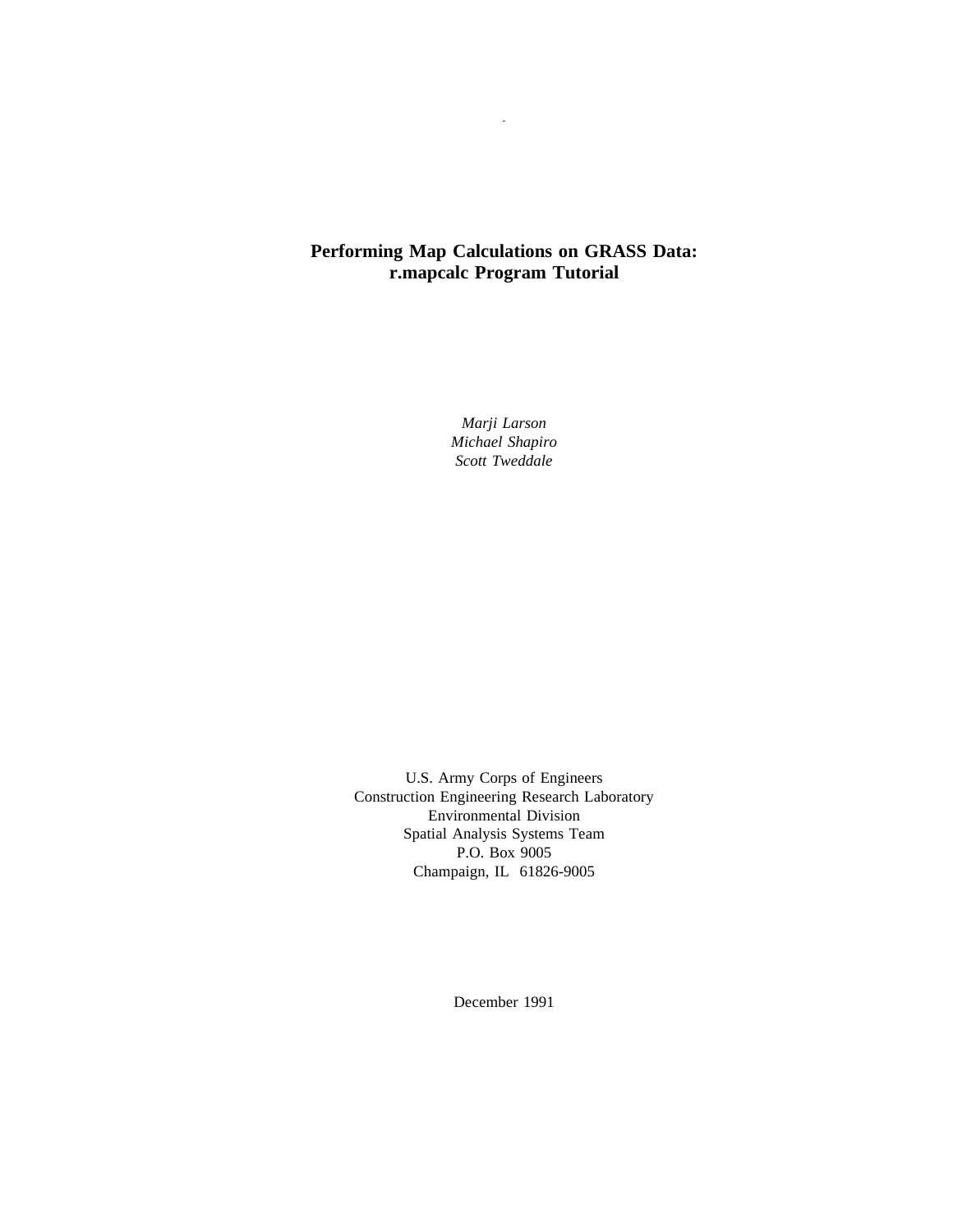# **Table of Contents**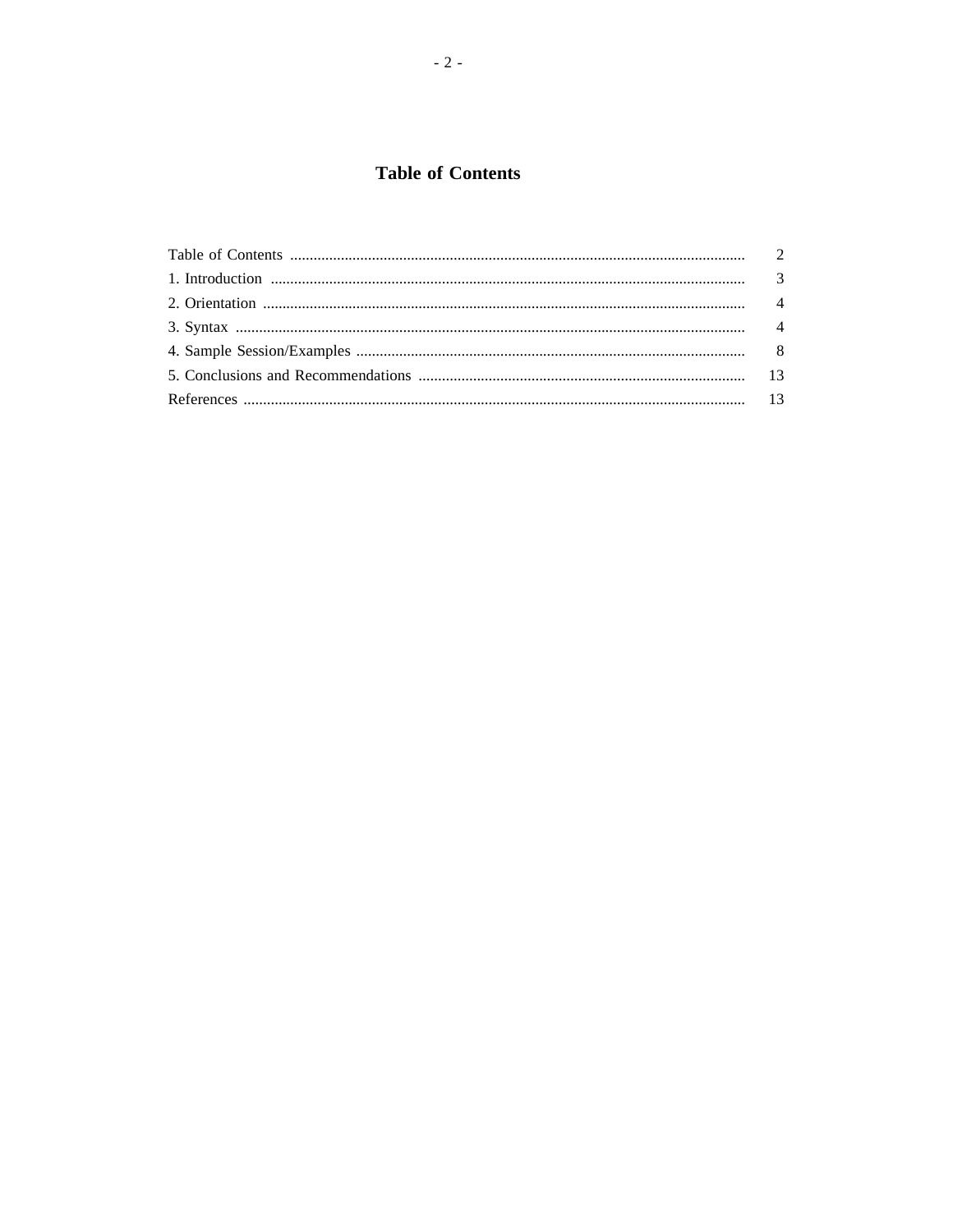### **1. INTRODUCTION**

### **1.1. Background**

This document details the capabilities of **r.mapcalc**, a program that allows users to manipulate, analyze, and create map data by performing mathematical calculations on raster map layers. It is included among Geographic Resources Analysis Support System (GRASS) software. GRASS is a public domain, image processing, and geographic information system (GIS) originally developed by researchers in the Environmental Division of the U.S. Army Corps of Engineers Construction Engineering Research Laboratory (USACERL-EN) in Champaign, Illinois. The system is used to input, manipulate, analyze, and output geographic data by users in both military and non-military and public and private agencies based in North America, Europe, and other parts of the world.

Although most GRASS development has been conducted at USACERL, system integration, development, testing, distribution, training, and support is performed by numerous publicly- and privatelyoperated sites throughout the world. GRASS version 4.0 implemented significant additions and modifications to system libraries and programming code. Mechanisms are needed to transfer current technology and information about GRASS to user and development sites.

This document reflects modifications made to GRASS version 4.0 and guides the user through the construction of raster map analyses using **r.mapcalc**.

### **1.2. Objective**

The objective of this work is to transfer knowledge of GRASS version 4.0 raster map analysis functions to the field. This document guides the user through the process of using **r.mapcalc** to manipulate, create, and analyze raster data layers in GRASS using mathematical expressions.

### **1.3. Approach**

Current GRASS **r.mapcalc** functions are examined in this report.

### **1.4. Scope**

This document discusses the 4.0-release version of the GRASS **r.mapcalc** program, completed in the Summer of 1991. Some elements of this document will be dated and inaccurate for post-4.0 software releases.

### **1.5. Mode of Technology Transfer**

The information in this report will aid the technical transfer of USACERL's GRASS image processing and geographic information system. GRASS is being transferred to the field through the following mechanisms: training programs, hands-on experience, a user support center, newsletters, extensive documentation, institutional structures at the Army and interagency levels, communication networks, and other forums.

User feedback on GRASS program capabilities, documentation, and other technology transfer mechanisms is important to the development of the system. Users are encouraged to communicate such feedback to GRASS development staff at USACERL, via existing electronic communication networks and via the GRASS Information Center at USACERL, P.O. Box 9005, Champaign, IL 61826-9005; phone 217-373-7220; fax 217-373-7222; or e-mail grassbug@zorro.cecer.army.mil.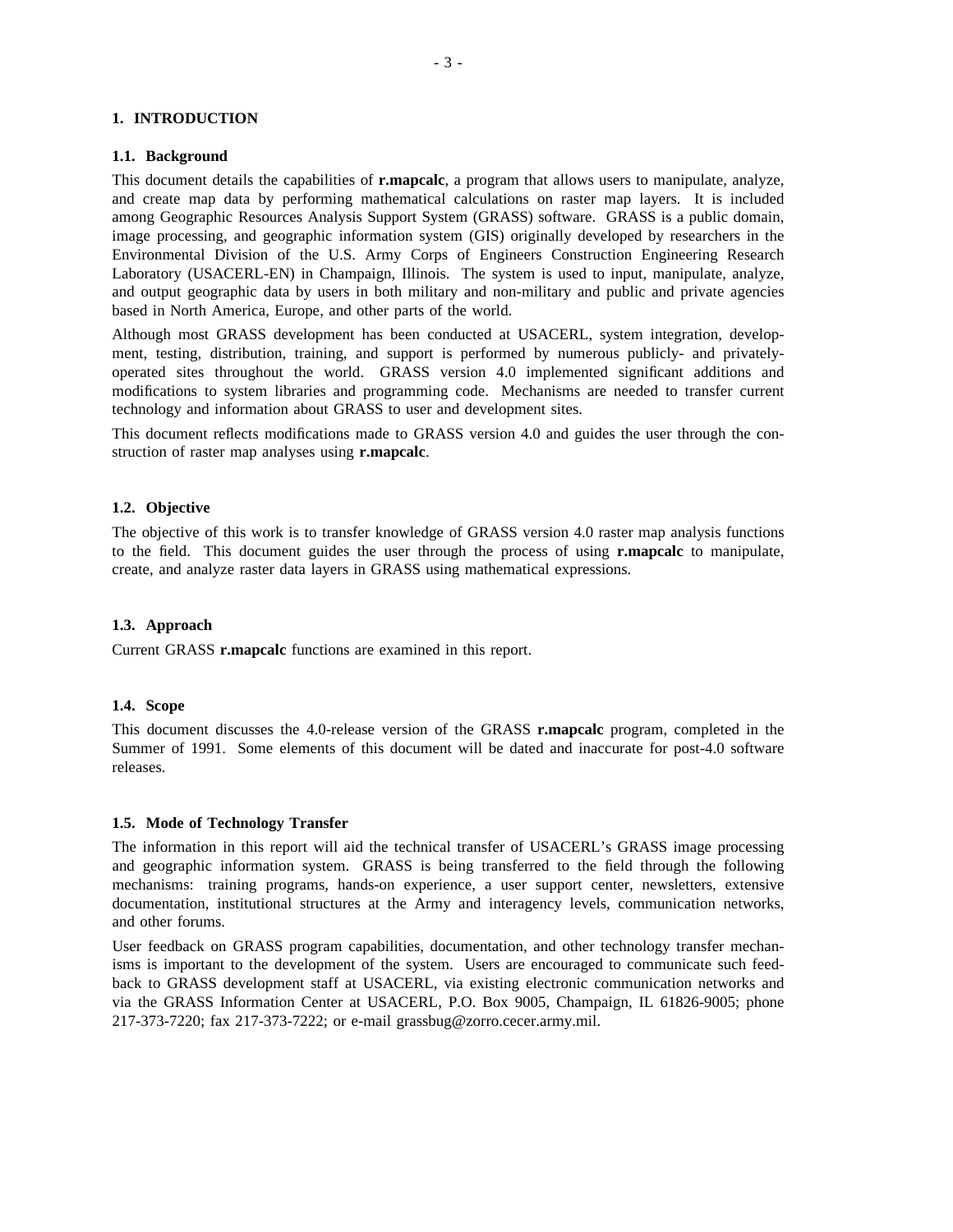### **2. ORIENTATION**

This paper describes the use and syntax of the GRASS software tool **r.mapcalc.** This tool uses mathematical syntax to perform analyses on existing map layers within GRASS. It allows a user to create a new map layer which is the result of a mathematical expression which may contain raster map layer names, integer or floating point constants, and known mathematical functions. **r.mapcalc** is designed to act as a calculator for maps. Mathematical calculations are performed for each grid cell of a raster map layer, applying the mathematical functions supplied by the user.

It is assumed that the reader is familiar with the meanings of raster data format, map layers, the current mapset and location, regions, and masks in GRASS. These and other basic GRASS concepts are reviewed in the GRASS hard copy and on-line help facility (accessible through **g.help**), in the *GRASS Programmer's Manual* (Shapiro et al., 1992), and in other GRASS documents available through the GRASS Information Center at USACERL.

Land managers are given the job of protecting, maintaining, and developing areas of land. To perform this duty, a land manager needs various types of geographical information. Some of this information may be available in the GRASS database, represented by raster map layers. Other information may not be available directly, but can be derived by analyzing and/or combining information from one or more existing raster map layers. Often, the manner in which information needs to be interpreted or combined can be represented by a mathematical equation. In such a case, the GRASS tool **r.mapcalc** provides the user with a means for quickly obtaining the desired resultant geographical information.

**r.mapcalc** is a calculator for raster map layers, performing mathematical calculations on a cellby-cell basis to obtain a new raster map layer. Calculations are done in the usual precedence of operations with parentheses used to designate an otherwise desired ordering.

### **3. SYNTAX**

The **r.mapcalc** command expects input in the form of:

### **result = expression**

Within the equation "result=expression", *result* is the name of the new raster map layer to contain the result of the calculation, and *expression* is any legal mathematical expression involving raster map layers, integer or floating point constants, and functions known to the **r.mapcalc** calculator. Known operators and functions are listed in following sections, along with the order of computation for the operations.

**r.mapcalc** will create the resulting raster map layer in the current mapset. It should be noted that **r.mapcalc** works with the current region and mask settings. Caution should be used to insure correct results. If the user finds that the output from a **r.mapcalc** equation is not as expected, the current region and mask setting should be checked.

The **r.mapcalc** command can be used in one of three ways:

- entering the equation on the command line
- entering only the command name (no equation), and then entering equations, one at a time, at the new (MAPCALC) prompt
- passing one or more equations to the map calculator via redirected standard input (either from a file or across a pipe)

Because the UNIX shell interprets some characters to have special meanings (see the **Special Characters** section below), the user is advised to use the second of these methods. However, an explanantion of each input method follows.

If the equation (result=expression) is given on the command line, only one equation can be provided. This equation is evaluated, the new map layer is created, and the user is returned to the GRASS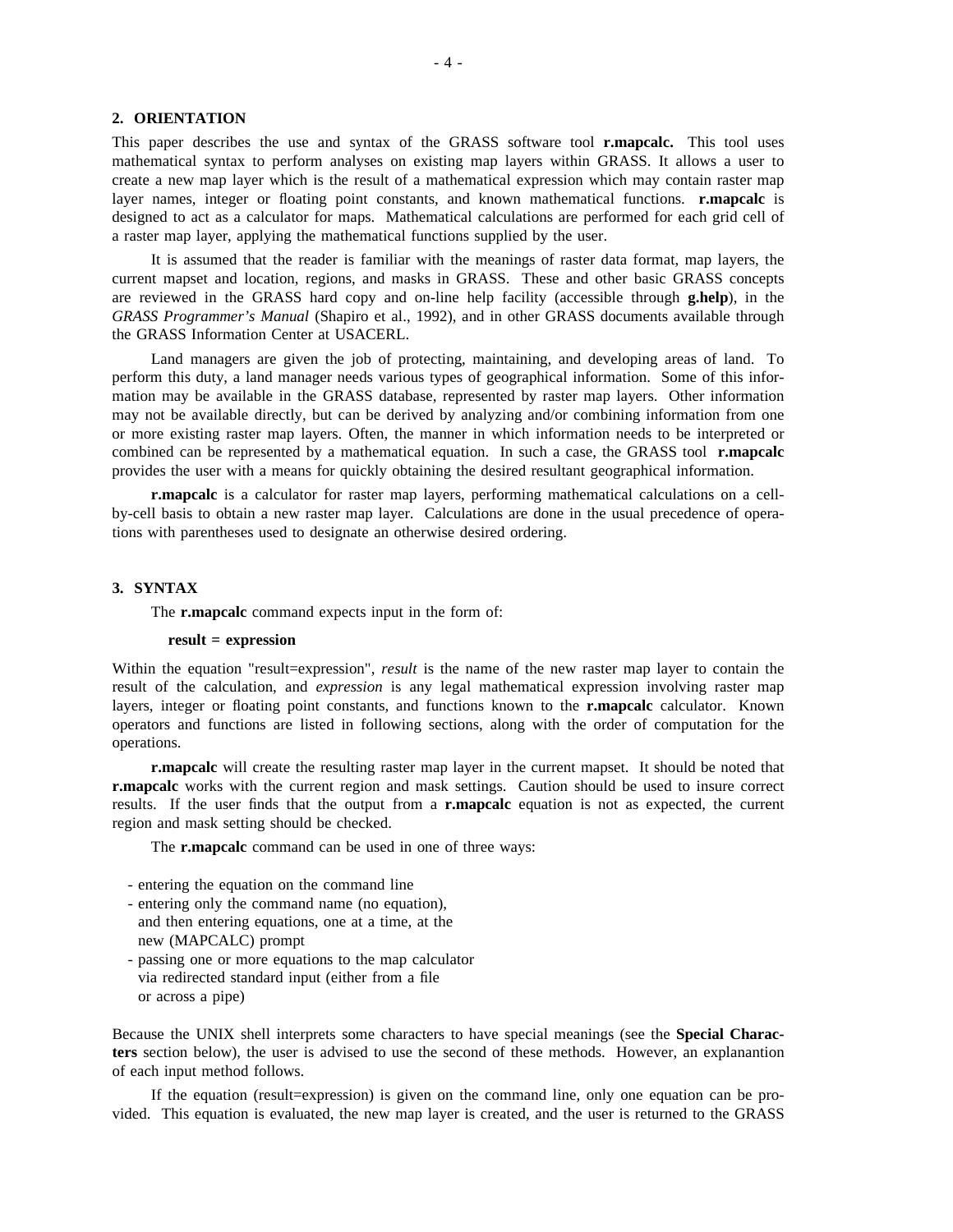4.0 prompt.

If the command **r.mapcalc** is entered alone, then a new (MAPCALC) prompt appears, and the user can enter equation after equation. After the entry of each equation, it is evaluated, the new map layer is created, and the user is returned to the MAPCALC prompt. After all desired equations have been evaluated, the user is returned to the GRASS 4.0 prompt by simply hitting the RETURN key (without entering anything on the line) to denote that no more equations are to be given.

In the event of lengthy formulas in the expression, a line continuation feature has been added. By adding a  $\setminus$  to the end of the input line, **r.mapcalc** assumes that the formula continues onto the next input line. There is no limit to the number of imput lines or to the length of the formula. Please note that the line continuation feature only works when entering formulas from standard input and does not work if the user enters input on the command line. Therefore, if the user is working with lengthy expressions, they should enter the standard input mode by typing **r.mapcalc** alone on the command line and hit return before entering input.

Input can also be provided through redirected standard input (from a file or across a pipe). If one or more equations have been entered into a file, they can be evaluated using **r.mapcalc** in one of the following ways:

### **r.mapcalc** < **inputfile**

or

#### **cat inputfile | r.mapcalc**

The **cat** command simply types out the contents of a file. The pipe character | tells UNIX to "pipe" the results of one command into another command. Thus, in this last example, the contents of the file *inputfile* are piped to the **r.mapcalc** command as input. It is not the intention of this document to cover either the **cat** command or the piping capabilities of UNIX in detail. No further examples using the pipe capability will be given.

When equations are sent to the **r.mapcalc** command via redirected standard input, all entered equations are evaluated, one after another, and the user is returned to the GRASS 4.0 prompt when the end of the file or input stream is reached.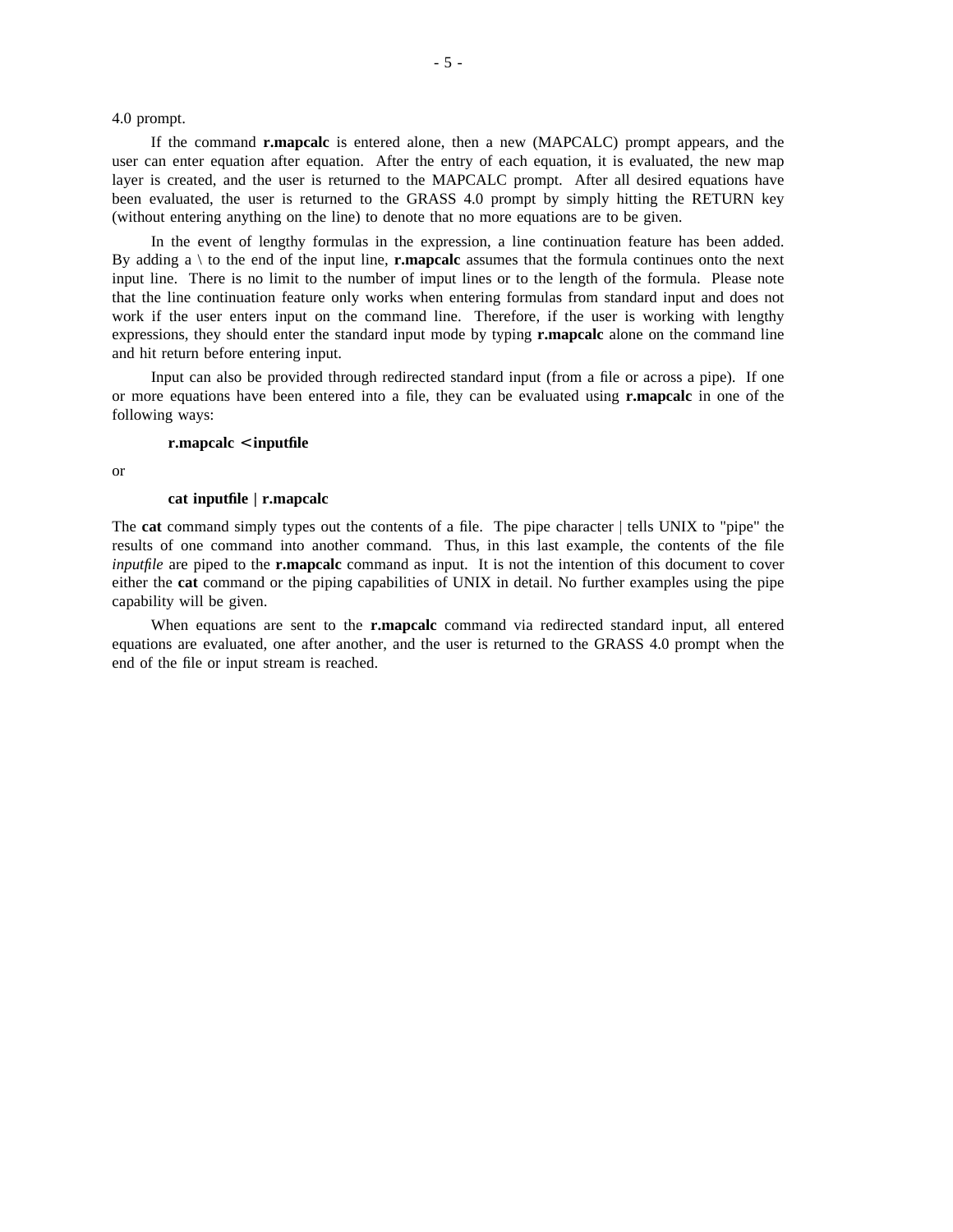| Operator | Meaning                           | Type       | Precedence |
|----------|-----------------------------------|------------|------------|
| $\%$     | modulus (remainder upon division) | Arithmetic | 1          |
|          | division                          | Arithmetic |            |
| ∗        | multiplication                    | Arithmetic |            |
| $^{+}$   | addition                          | Arithmetic | 2          |
|          | subtraction                       | Arithmetic | 2          |
|          | equal                             | Logical    | 3          |
| $!=$     | not equal                         | Logical    | 3          |
| $\geq$   | greater than                      | Logical    | 3          |
| $>=$     | greater than or equal             | Logical    | 3          |
| $\lt$    | less than                         | Logical    | 3          |
| $\leq$   | less than or equal                | Logical    | 3          |
| &&       | and                               | Logical    | 4          |
|          | or                                | Logical    |            |
|          |                                   |            |            |

### **3.1. OPERATORS AND ORDER OF PRECEDENCE**

Division by 0 and modulus by 0 are acceptable and give a 0 result.

The operators are applied from left to right, with those of lower numbered precedence applied before those with higher numbered precedence. Parentheses are allowed, and can be used to override stated precedence. Nested parentheses are allowed to any depth.

### **3.2. FUNCTIONS**

The following functions are currently supported:

| abs(x)          | return absolute value of x                        |
|-----------------|---------------------------------------------------|
| eval([x,y,,]z)  | evaluate values of listed expr, pass results to z |
| float(x)        | convert x to floating point                       |
| if              | decision options:                                 |
| if(x)           | 1 if x not zero, 0 otherwise                      |
| if(x,a)         | a if x not zero, 0 otherwise                      |
| if(x,a,b)       | a if x not zero, b otherwise                      |
| if(x,a,b,c)     | a if $x > 0$ , b if x is zero, c if $x < 0$       |
| int(x)          | convert x to integer $\lceil$ truncates $\rceil$  |
| log(x)          | natural log of x                                  |
| log(x,b)        | log of x base b                                   |
| max(x,y[,z])    | largest value of those listed                     |
| median(x,y[,z]) | median value of those listed                      |
| min(x,y[,z])    | smallest value of those listed                    |
| round $(x)$     | round x to nearest integer                        |
| sqrt(x)         | square root of x                                  |
| tan(x)          | tangent of $x$ ( $x$ is in degrees)               |
|                 |                                                   |

The variables x, y, z, a, b, and c above can be replaced by integer or floating point constants, a raster map layer name, or another expression involving constants, raster map layers, and other functions, provided the numbers represented are within the allowable domain of the given function. (For instance, 'tan(expression)' makes sense only if 'expression' evaluates to a number representing degrees.)

Note that although functions are available which produce floating point results, the resulting raster map can hold only integer (category) values. Thus, if the final "answer" to a calculation is a floating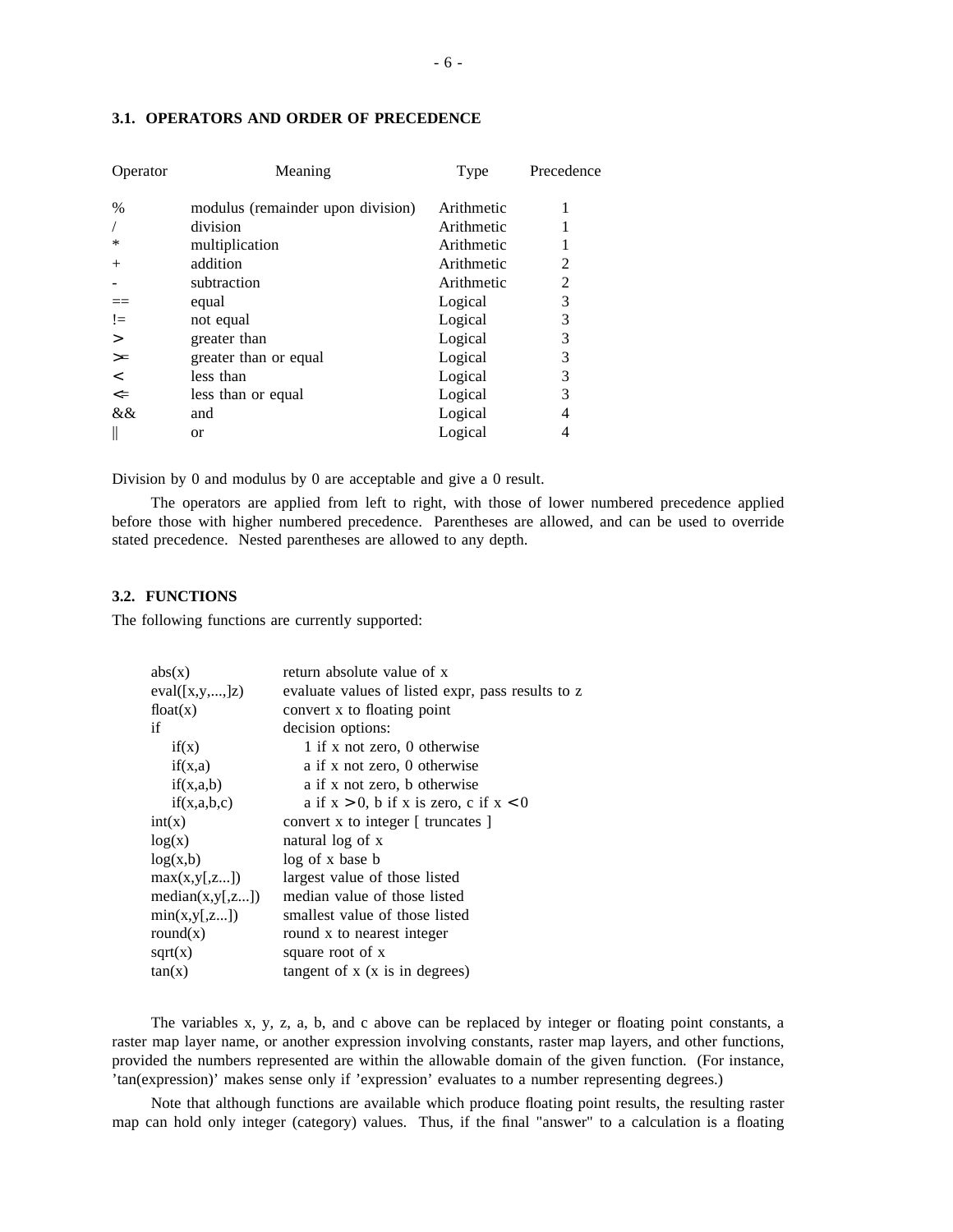point number, the number will be rounded to the nearest integer before being stored as a value in the resulting map layer.

Calculations will be done according to the type of values being used in the expression. For instance,  $(8/3)$  will be calculated using integer arithmetic, and the answer will be 2. If the user wants the answer to be a floating point number which is rounded, care should be taken to create floating point arithmetic; for example,  $(8.0 / 3)$  and  $($  float $(8) / 3)$  would be evaluated as floating point values (here, 2.66) that are finally rounded to 3 after all calculations are completed, when assigned as map category values in the resultant map layer.

Anything given in the mathematical expression which is not a constant, an operator, or a known function name will be taken as a raster map layer name. If a GRASS raster map layer has been given a name which could be interpreted as a constant or an arithmetic expression, the raster map layer name must be enclosed in double quotes for correct use with the **r.mapcalc** command. For instance, suppose a map layer has been created which is a reclass of a soils map layer, and it has been named *soilsreclass*. The expression

#### **newmap=soils-reclass \* 2**

would attempt to create a raster map layer named *newmap* which is the raster map layer *soils* minus the raster map layer *reclass* times 2, while the expression

### **newmap=**"**soils-reclass**" **\* 2**

would attempt to create a raster map layer named *newmap*, which is the raster map layer *soils-reclass* times 2.

Using quotes around the resulting map name is an error.

### **3.3. MAPSET SEARCH PATHS**

The **r.mapcalc** command will look for the map layer names given in the mathematical expression according to the current mapset search path. It is possible to use a raster map layer found in another mapset by explicitly specifying the mapset (mapname@mapset). For instance, in the following expression:

### **newmap = x**@**PERMANENT / y**

the raster map layer  $x$  will be looked for specifically in mapset PERMANENT, while the raster map layer *y* will be searched for in the mapsets included in the user's current GRASS mapset search path.

The "@mapset" form is not allowed in the name for the resulting map layer, which is automatically created in the current mapset.

### **3.4. SPECIAL CHARACTERS**

For evaluating only one equation, it is simplest to enter the equation on the command line. However, there are two things about this usage of the **r.mapcalc** command that should be brought to light here.

Since the equation is being given on the command line, care must be taken when using characters which have special meaning to the UNIX shell. It is advisable to enclose the expression portion in single quotes to avoid unexpected results. These special characters include, among others:

\* ( ) > &  $|$   $|$   $|$  <

For instance, since the  $*$  character has special meaning to the UNIX shell, the expression in:

### **r.mapcalc newmap = elevation \* 2**

would be altered before being sent to the map calculator, and would result in error. Instead, using single quotes around the expression portion: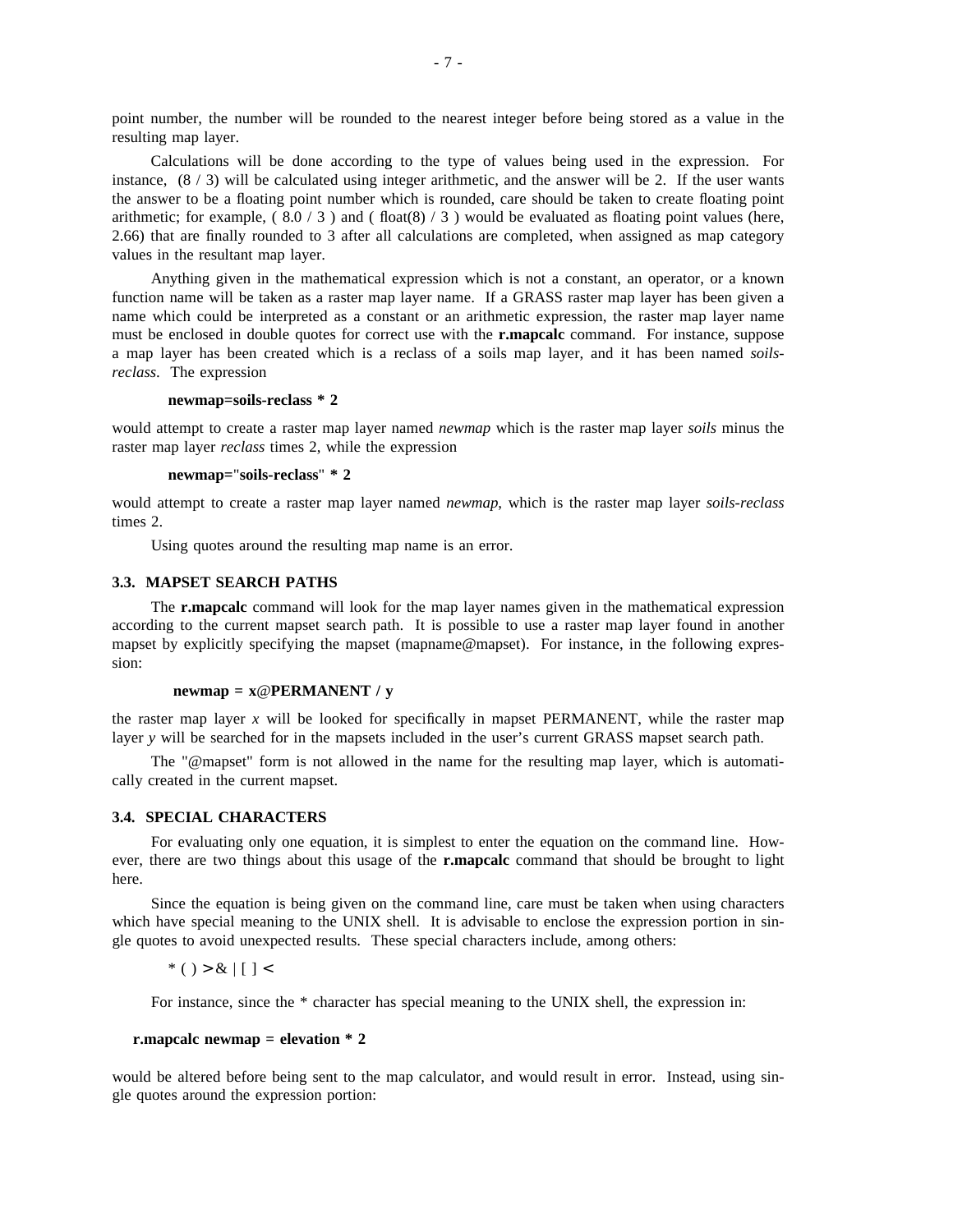#### **r.mapcalc result = 'elevation \* 2'**

would let the UNIX shell know that any special characters should not be altered, and the expression would be sent as is to the **r.mapcalc** command. (Without the use of single quotes around the expression portion, parentheses may also be misinterpreted, and, although the expression may be correct, the message "Badly placed ()'s" would be given.)

The second thing to note about this type of usage of the **r.mapcalc** command is that if the result map given on the command line is the name of a currently existing raster map layer, it is assumed that the user wants to overwrite it, and the raster map layer will be overwritten without warning.

If the user wishes to input more than one equation, a different usage of the **r.mapcalc** command would be logical. For this case, only the command name is given. A new (MAPCALC) prompt is then provided, and equations are entered one after another. All characters given are taken as is, and are not modified by the UNIX shell. If the result raster map layer given at this MAPCALC prompt already exists, the user is warned, and asked for a decision about overwriting it.

### **3.5. NEIGHBORHOOD MODIFIERS**

Maps and images are database files stored in raster format, i.e., two-dimensional matrices of integer values. In **r.mapcalc**, maps may be followed by a neighborhood modifier that specifies a relative offset from the current cell being evaluated. The format is map[r,c], where r is the row offset and c is the column offset. For example, map[1,2] refers to the cell one row below and two columns to the right of the current cell, map[-2,-1] refers to the cell two rows above and one column to the left of the current cell, and map[0,1] refers to the cell one column to the right of the current cell. This syntax permits the development of neighborhood-type filters within a single map or across multiple maps.

### **3.6. CATEGORY LABELS vs. CATEGORY VALUES**

Sometimes it is desirable to use a value associated with a category's contents instead of the category value itself. If a raster map layer name is preceded by the @ operator, then the labels in the category file for the raster map layer are used in the expression instead of the category value. For example, if you specified "@elevation.dted" in an **r.mapcalc** equation, it would read the actual elevation values for each category, rather than the category numbers themselves, which are simply scaled between 1-255.

This use of the "@" symbol is different from that earlier described in the section **Mapset Search Paths**. In that section, the "@" symbol is *preceded* by a GRASS map layer name, and is followed by the name of a GRASS mapset. It is used to specify the use of a particular map layer (i.e., the named map layer stored under the named mapset), rather than any other map layer of the same name stored under any other mapset listed in the user's mapset search path.

### **4. SAMPLE SESSION/EXAMPLES**

This sample session can be replicated by running the GRASS within the location *spearfish.*

Commands that you are requested to enter are displayed in this document with the following format:

### PROMPT:> **your**\_**command**

Results that you should see after entering a command are displayed in this document with the following format: \_\_\_\_\_\_\_\_\_\_\_\_\_\_\_\_\_\_\_\_\_\_\_

Some result displayed here  $\mathcal{L}_\text{max}$ 

The PROMPT you see will depend on whether you are at the main GRASS 4.0 shell level, or whether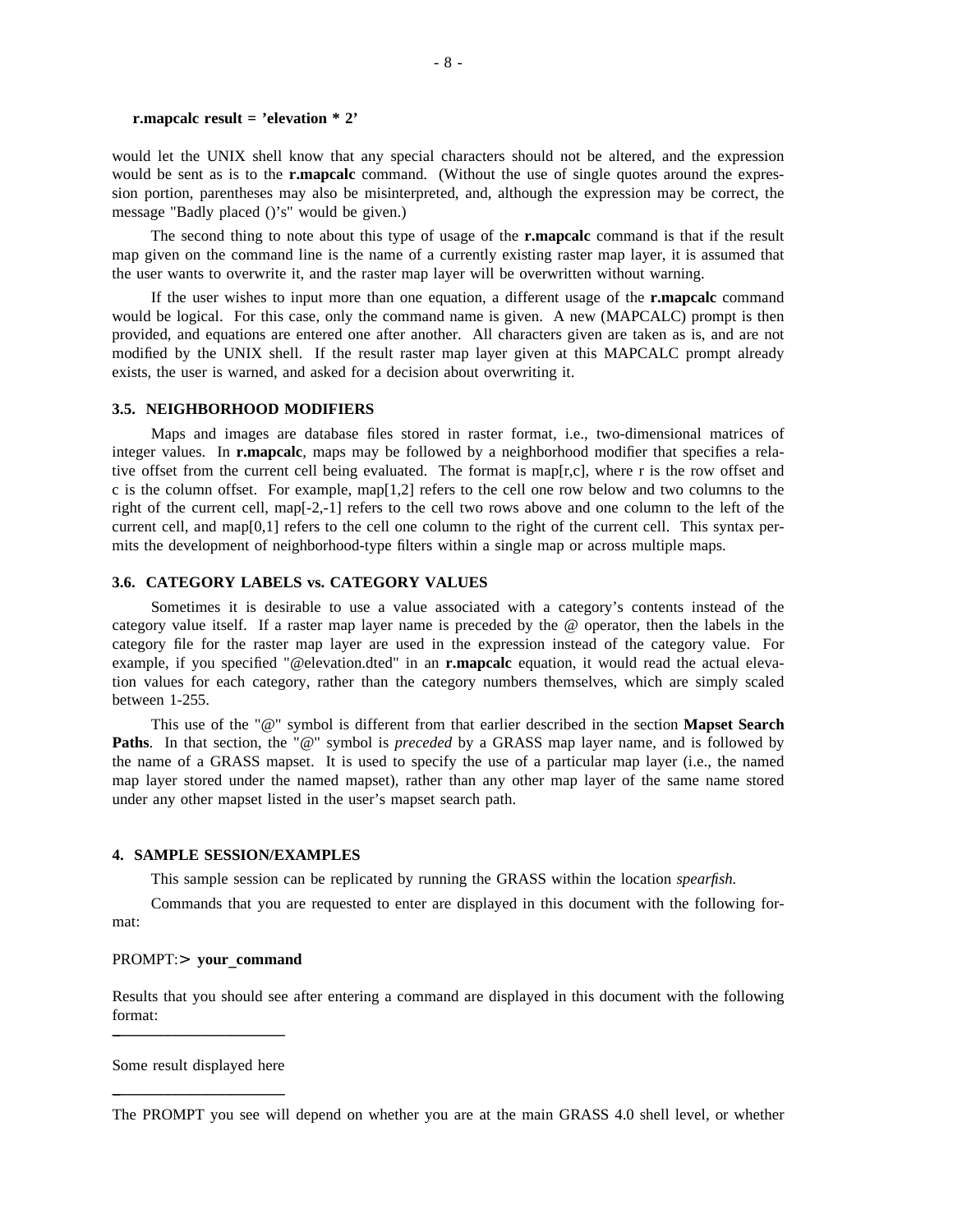you have typed in the **r.mapcalc** command alone (without arguments) and are therefore at a MAP-CALC prompt.

### **4.1. COMMAND-LINE EXAMPLES**

Suppose that you have a raster map layer describing elevation in which the category values are the true elevations. If you need to have a map layer which also depicts the elevation, but you want the numbering to start at 1 (instead of at the minimum elevation value for that geographic region), you could use the **r.mapcalc** command with a simple subtraction to create the new map. First, you should find out the range of elevation values contained in the original map layer. This can be done using the GRASS command **r.describe**.

#### GRASS 4.0> r.describe elevation.dem

```
READING [elevation.dem in PERMANENT] ... 100%
0_______________________________________________ 1066-1840
```
(Note that in the result section above, 100% is given after the statement about reading a map layer. As the command is actually executing, this will start as 0% and be updated as the execution progresses.)

Since the minimum elevation value is 1066, you would subtract out 1065 to start the numbers in the new map layer at 1.

### GRASS 4.0> **r.mapcalc new.elev = elevation.dem - 1065**

PARSING EXPRESSION elevation.dem - 1065 EXECUTING new.elev = elevation.dem -  $1065$ complete: 100% CREATING SUPPORT FILES FOR new.elev minimum value -1065, maximum value 775

The map calculator has to first parse the expression given, and see if it makes sense mathematically. If the map calculator does not understand something (a function used is not known to the calculator, a parenthesis is unmatched, or the expression is mistyped), a message will be given that the calculator has been confused. If the expression is understood, the calculations begin. The equation is calculated for each grid cell location in the current region, substituting the category value from that grid location for each map layer name in the expression. Once all calculations are complete, the new map layer is created, and the minimum and maximum values in the new map layer are reported.

Note that the output from the above command may not be the desired result. The grid cell locations which contained a "0" (no data) value in the original map layer now contain a value of -1065. To obtain the desired result (renumbering the values to start at 1) without changing the cell values that were originally 0, we will use a slightly more complex equation, given below. Single quotes should be used around the expression. Otherwise, the UNIX shell tries to interpret the parentheses in a special manner, and the command will not complete.

#### GRASS 4.0> **r.mapcalc** new.elev = 'if(elevation.dem,elevation.dem-1065)'

PARSING EXPRESSION if(elevation.dem, elevation.dem-1065) EXECUTING new.elev = if(elevation.dem, elevation.dem-1065) complete: 100% CREATING SUPPORT FILES FOR new.elev minimum value 0, maximum value 775

This form of the "if" command within the map calculator is interpreted as: if the category value of "elevation" is non-zero, then set the result equal to "elevation-1065". Otherwise, set the result equal to 0. Note that you were not asked if you desired to overwrite the cell file *new.elev*. The assumption is that you do want to overwrite it.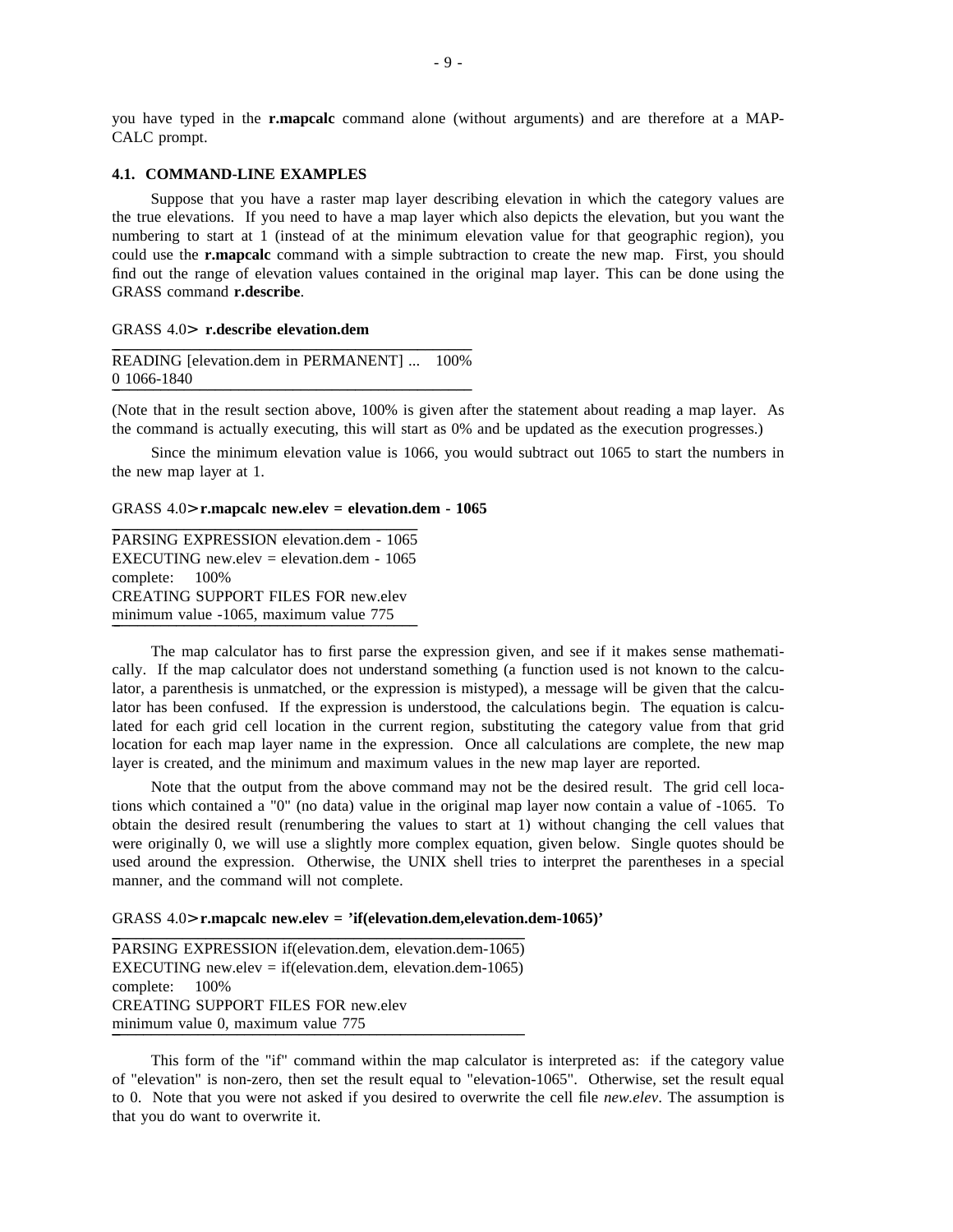#### **4.2. STANDARD INPUT EXAMPLES**

Next we will perform a few more calculations, and to simplify the process, we will type the **r.mapcalc** command alone without any accompanying equation, then entering our equations, one at a time, at the MAPCALC prompt. (This will simplify the need for quotes around the expression portion of the equation, and will warn us about overwriting raster files that already exist. Also, there will not be a need to re-enter the command name each time, only the new equation.)

### GRASS 4.0<sup>&</sup>gt; **r.mapcalc** \_\_\_\_\_\_\_\_\_\_\_

### MAPCALC>

A new (MAPCALC) prompt is given, and now we can enter equations one after another.

Suppose you would like a map layer depicting an area which has been severely flooded. We will alter the elevation file from the *spearfish* data set so that only elevations below 1200 feet will be represented, assuming a flooding to 1200 feet. (This is a bit high for flooding, but will illustrate the technique to be used.) Enter the following equation:

### $MAPCALC > new. elev = if (elevation.dem <  $\leq$ 1200)$

```
PARSING EXPRESSION if(elevation.dem<=1200)
new.elev - already exists. ok to overwrite? [n] y
EXECUTING new.elev = if(elevation.dem\le=1200)
complete: 100%
CREATING SUPPORT FILES FOR new.elev
minimum value 0, maximum value 1
```
The color assigned to category 1 should be made a blue color to represent the water level at this elevation.

Note that since the equation is being entered at the MAPCALC prompt, a warning is given that the map layer *new.elev* already exists, and the choice is provided to overwrite or not. If you do not wish to overwrite the map layer *new.elev*, enter **n** in response to the question (or simply hit RETURN to accept the default response of 'n' shown in brackets). Then you must re-enter the equation with a new resulting map layer name.

Now, suppose we want to determine the depth of flooding. MAPCALC<sup>&</sup>gt; **depth= if(new.elev,1200-elevation.dem)** \_\_\_\_\_\_\_\_\_\_\_\_\_\_\_\_\_\_\_\_\_\_\_\_\_\_\_\_\_\_\_\_\_\_\_\_\_\_\_\_\_\_\_\_\_\_\_\_\_

PARSING EXPRESSION if(new.elev,1200-elevation.dem) EXECUTING depth = if(new.elev,1200-elevation.dem) complete: 100% CREATING SUPPORT FILES FOR depth

### **4.3. CREATING NEW DATA LAYERS**

In the *spearfish* data set, raster map layers exist representing aspect and streams. It would be interesting to display the streams file overlaid on the aspect map layer to see if the streams seem to line up with changes in aspect direction. This could be done by displaying the *aspect* map layer, and then using the GRASS command **d.rast -o** with the map layer *streams*. If you wanted to actually create a new map layer representing the two map layers together, you could use **r.mapcalc**.

The aspect map layer contains 25 categories--24 directions of aspect, plus category 25 representing "no aspect". (The category range of the aspect map layer can be obtained using the GRASS command *r.describe*.) We will create a new map layer retaining the 25 categories from the aspect map layer and assigning the streams data to category number 26. Enter the following equation:

### MAPCALC> **aspect.str = if(streams,26,aspect)**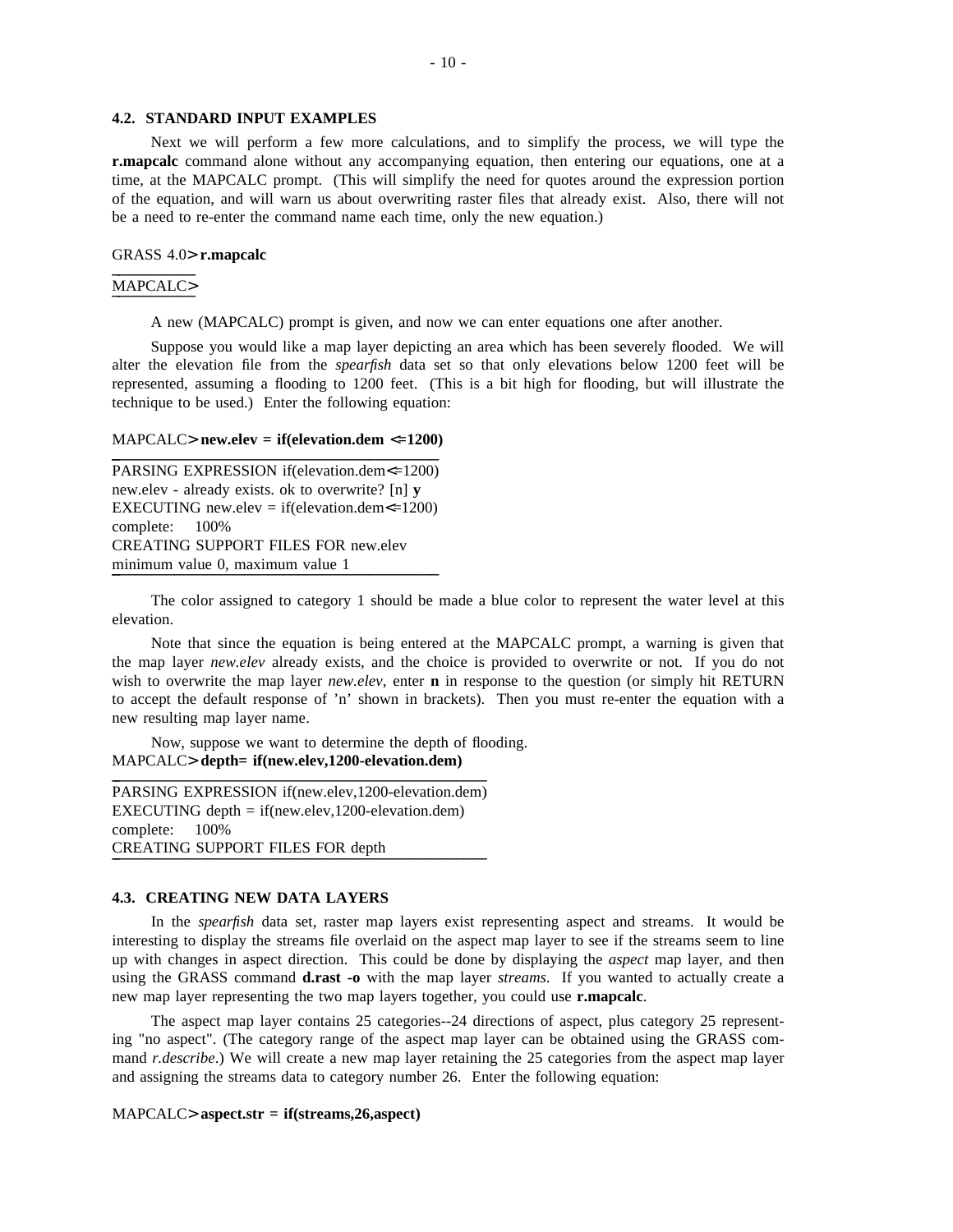PARSING EXPRESSION if(streams,26,aspect) EXECUTING aspect.str =  $if$ (streams, 26, aspect) complete: 100% CREATING SUPPORT FILES FOR aspect.str minimum value 0, maximum value 26 MAPCALC>

 $\mathcal{L}_\mathcal{L}$  , and the set of the set of the set of the set of the set of the set of the set of the set of the set of the set of the set of the set of the set of the set of the set of the set of the set of the set of th

When the streams file contains a non-zero value, the new map layer is assigned a value of 26. Otherwise, the new map layer receives the category value of the aspect map layer. The new map layer *aspect.str* will not have any assigned color table. One should be assigned using the GRASS command **r.support** (probably the color table type labeled "Aspect"). For the streams (represented by category 26) to stand out against the rest of the map, the color for category 26 should then be altered. This can be done using the **d.colors** program.

Hit the RETURN key now to return to the GRASS 4.0 prompt.

The next example will illustrate how **r.mapcalc** can be used to perform an analysis on various raster map layers. Given the following information about the categories for map layers *transport.misc, roads,* and *railroads,* an analysis can be done to represent all areas within the *spearfish* location where transport lines are available.

| map:        | transport.misc       | roads                               | railroads       |
|-------------|----------------------|-------------------------------------|-----------------|
| $\mathbf c$ | 0 No data            | 0 No data                           | 0 No data       |
| a           | 1 Power transmission | 1 Interstate highway                | 1 railroad line |
| t           | 2 Landing strip      | 2 Primary highway, hard surface     |                 |
| e           |                      | 3 Secondary highway, hard surface   |                 |
| g           |                      | 4 Light duty road, improved surface |                 |
| $\Omega$    |                      | 5 Unimproved road                   |                 |
|             |                      |                                     |                 |
|             |                      |                                     |                 |

We will say that transport lines are available when *transport.misc* has category value 2, when *roads* has category values 1, 2, or 3, or when *railroads* has category value 1. The result raster map layer *(trans.avail)* will have only the one category, denoting that one of the above was true and therefore a transportation line of some sort is available. Since the equation for this is a little complicated, it might be easiest to create a text file which can be used to provide the input to **r.mapcalc.** This makes it easier to correct any typing errors. The file created for input is called *map.input* and is printed out below using the UNIX command **cat**.

### GRASS 4.0> cat map.input

```
trans.avail = transport.misc==2 \parallel roads==1 \parallel roads==2 \parallel roads==3 \parallel railroads==1
 \mathcal{L}_\text{max} = \frac{1}{2} \sum_{i=1}^n \mathcal{L}_\text{max} = \frac{1}{2} \sum_{i=1}^n \mathcal{L}_\text{max} = \frac{1}{2} \sum_{i=1}^n \mathcal{L}_\text{max} = \frac{1}{2} \sum_{i=1}^n \mathcal{L}_\text{max} = \frac{1}{2} \sum_{i=1}^n \mathcal{L}_\text{max} = \frac{1}{2} \sum_{i=1}^n \mathcal{L}_\text{max} = \frac{1}{2} \sum_{i=1}^n \mathcal{L}_\text{max} = \frac{1}{2} \sum_{i=
```
#### **4.4. REDIRECTING INPUT**

We will evaluate this equation using the redirected input format of the **r.mapcalc** command as shown below.

### GRASS 4.0> **r.mapcalc** < **map.input**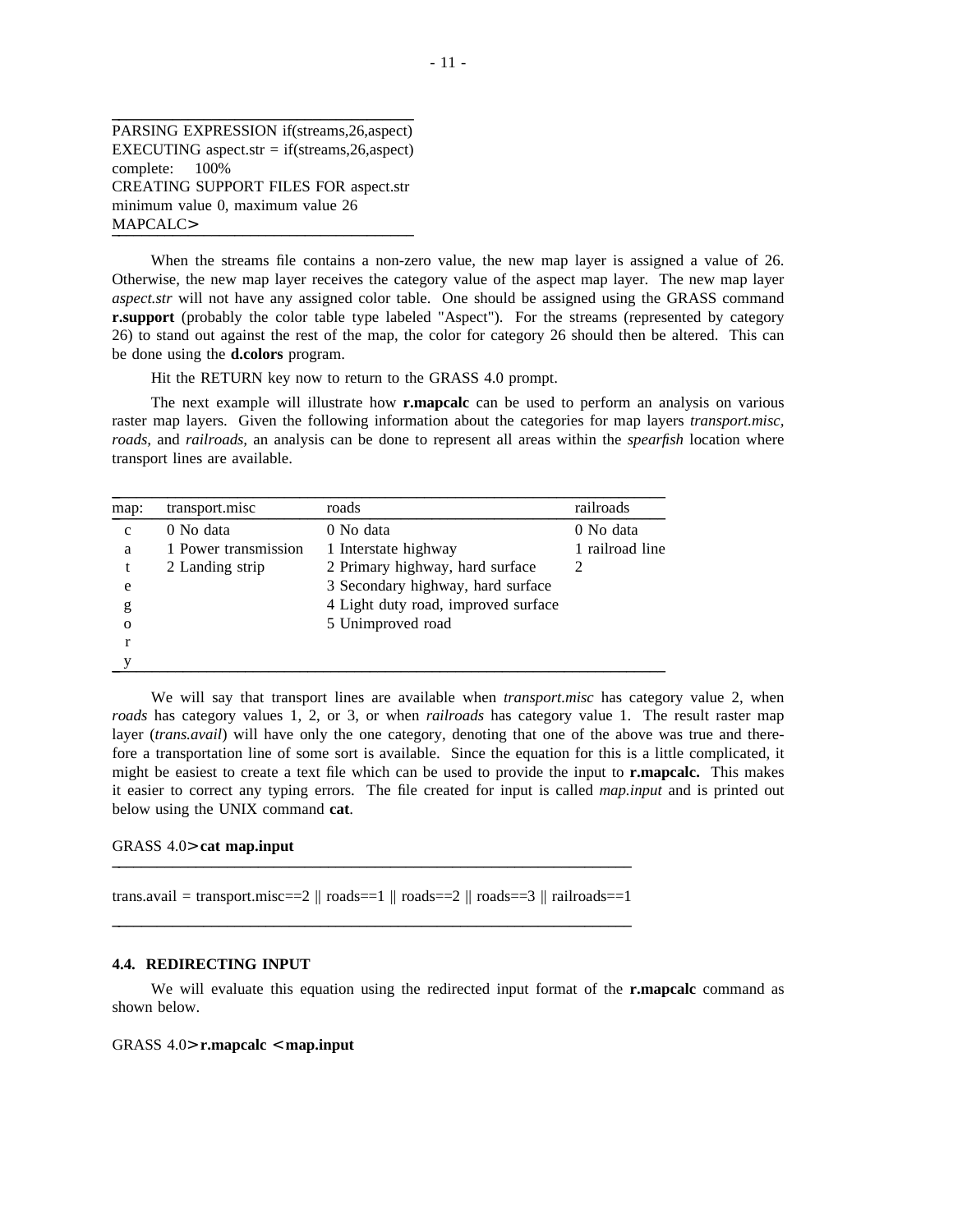PARSING EXPRESSION transport.misc==2  $\parallel$  roads==1  $\parallel$  roads==2  $\parallel$  roads==3  $\parallel$  railroads==1 EXECUTING trans.avail = transport.misc==2  $\parallel$  roads==1  $\parallel$  roads==2  $\parallel$  roads==3  $\parallel$  railroads==1 complete: 100% CREATING SUPPORT FILES FOR trans.avail minimum value 0, maximum value 1  $EOF$ 

\_\_\_\_\_\_\_\_\_\_\_\_\_\_\_\_\_\_\_\_\_\_\_\_\_\_\_\_\_\_\_\_\_\_\_\_\_\_\_\_\_\_\_\_\_\_\_\_\_\_\_\_\_\_\_\_\_\_\_\_\_\_\_\_\_\_\_\_

Each test for equality (like "transport.misc==2") is a logical expression which evaluates to 0 or 1 (false or true). The tests are joined with logical or's, ||, so that the result of the expression will evaluate to 1 if any one of the tests for equality is true. The resulting map layer *transport.misc* will be a zeroone map, where category 1 represents the fact that one of the above conditions is true.

The **r.mapcalc** tool can be used to create map layers with new types of information, derived from information contained in other map layers. Whenever an equation exists that calculates a value from other values, **r.mapcalc** will be useful provided the original variables in the equation are available as existing raster map layers. For instance, given a drainage accumulation map layer (where category values represent the number of cells within a given watershed which would drain to the given grid location) and a map layer depicting slope values, a map layer can be derived which approximates the distribution of a topographic index characterizing the degree of saturation in the soil mantle. The index is mathematically expressed as the

### ln (drainage\_accumulation/tan(slope\_magnitude) )

An **r.mapcalc** statement expressing this mathematical formula can be written using the log and tan functions. High saturation areas are flat and have large contributing areas. A drainage accumulation file for a watershed within the *spearfish* location can be derived from elevation data using the GRASS program **r.watershed**. A slope map layer can be derived from elevation data using the GRASS program **r.slope.aspect**. A slope map should already be available in the *spearfish* database. You should check to be sure this is not a reclassed version of the slope map, but instead represents degrees of slope. The slope map derived from the **r.slope.aspect** program reserves category 0 to represent "no data," and so zero degrees is represented as category 1, one degree by category 2, and so on. In developing our mathematical expression for **r.mapcalc**, we should therefore substitute "slope-1" for "slope" in the equation given above. We do not want to subtract 1 when the slope map layer contains a zero value (recall the example with elevation-1065), so we should use the expression "if(slope,slope-1)." The map calculator for **r.mapcalc** represents the natural log by "log" (not "ln"), so the expression would look like: log(drain/tan(if(slope,slope-1))) for a drainage accumulation map layer named *drain* and a slope map layer named *slope*. The last adjustment to make is to take into consideration what happens when either the drainage accumulation map layer or the slope map layer contains "no data" (category value 0). This would result in a calculated value that is negative and large. We will take care of this case of evaluating using "no data" by eliminating all negative results of the equation (removing results representing a negative soil saturation index). This can be done using the max function as shown below. If the result of the expression is greater than zero, its result will be assigned to the new map layer. However, if the result is less than zero, then zero will be the result of the max function. The **r.mapcalc** equation used to produce this product map would be:

### GRASS  $4.0$ > **r.mapcalc index.sat='max(0, log( drain / tan(max(0,slope-1)) )** )'

PARSING EXPRESSION max(0, log( drain / tan(max(0, slope-1)) ) ) EXECUTING index.sat = max(0, log( drain / tan(max(0,slope-1)) ) ) complete: 100% CREATING SUPPORT FILES FOR index.sat minimum value 0, maximum value 12